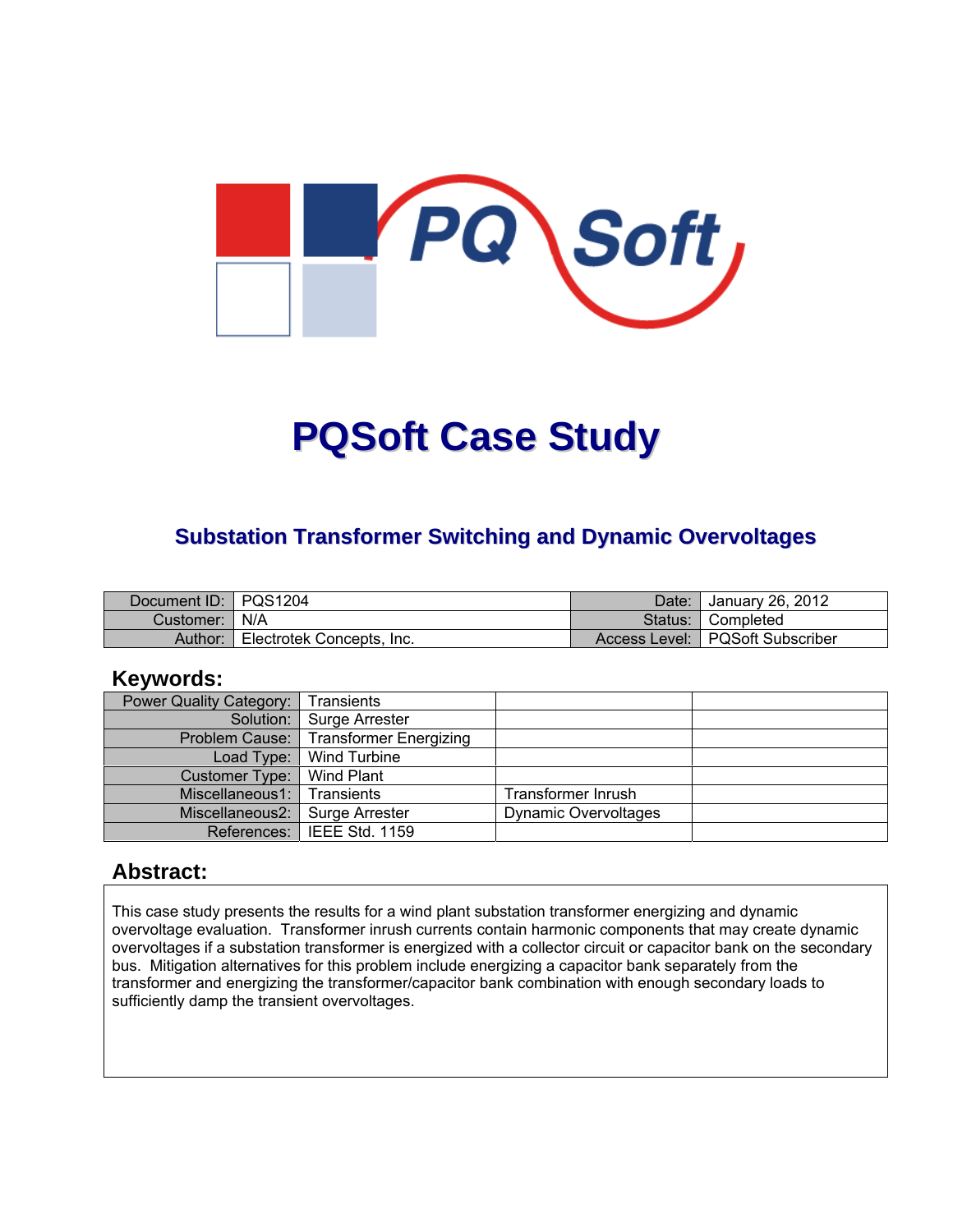## **TABLE OF CONTENTS**

## **LIST OF FIGURES**

## **RELATED STANDARDS**

IEEE Std. 1159

#### **GLOSSARY AND ACRONYMS**

| DFT.       | <b>Discreet Fourier Transform</b> |
|------------|-----------------------------------|
| PCC        | Point of Common Coupling          |
| TDD.       | <b>Total Demand Distortion</b>    |
| <b>TOV</b> | <b>Temporary Overvoltage</b>      |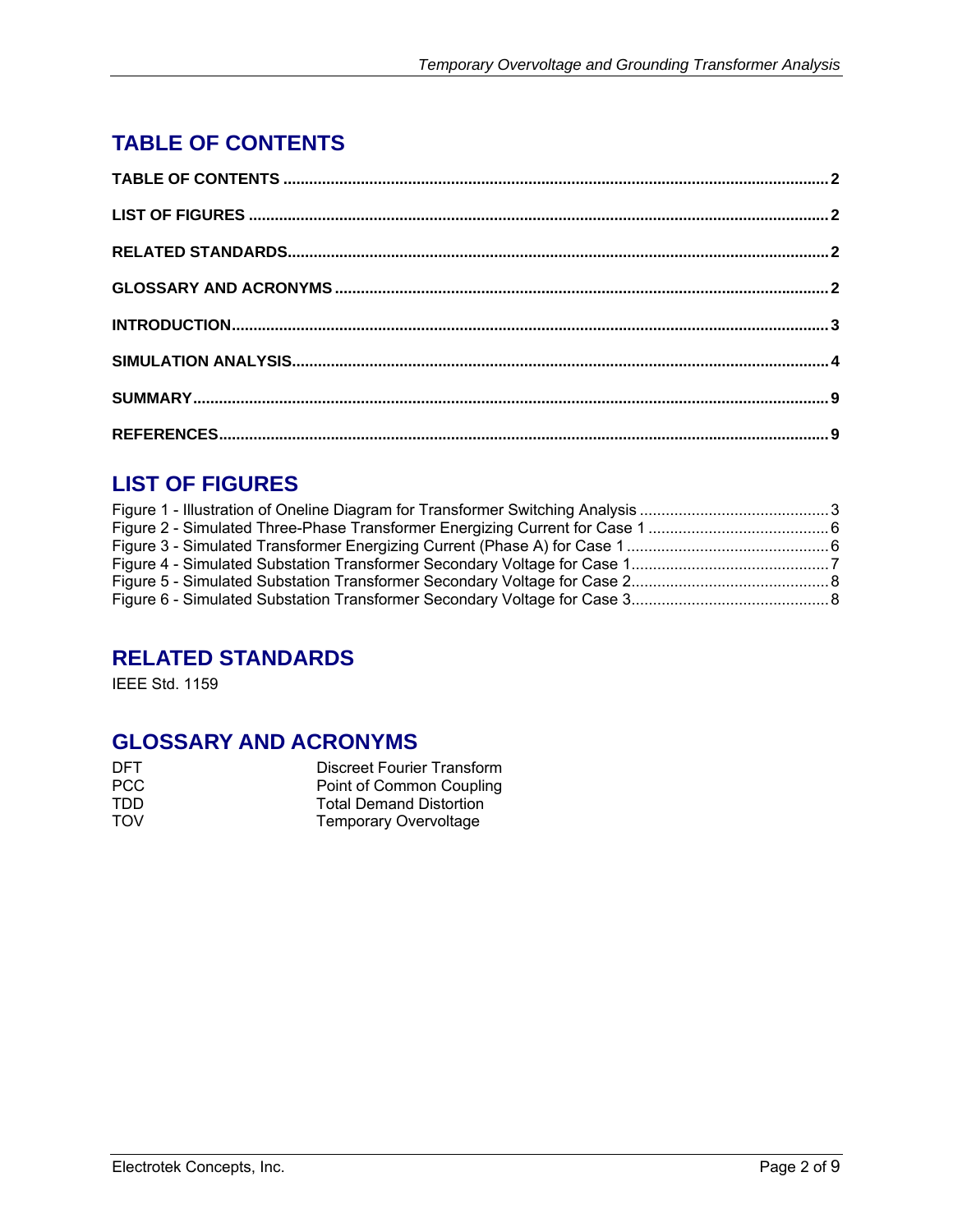## **INTRODUCTION**

A wind plant substation transformer energizing and dynamic overvoltage transient analysis case study was completed for the system shown in Figure 1. The case study investigated transformer energizing transients and the potential for excessive dynamic overvoltages due to resonances created by collector circuit cables or substation capacitor banks. The simulations were completed using the PSCAD® transient program. A transient model was created to simulate a wind plant collector circuit and the resulting transient voltages and currents during transformer switching events.



**Figure 1 - Illustration of Oneline Diagram for Transformer Switching Analysis**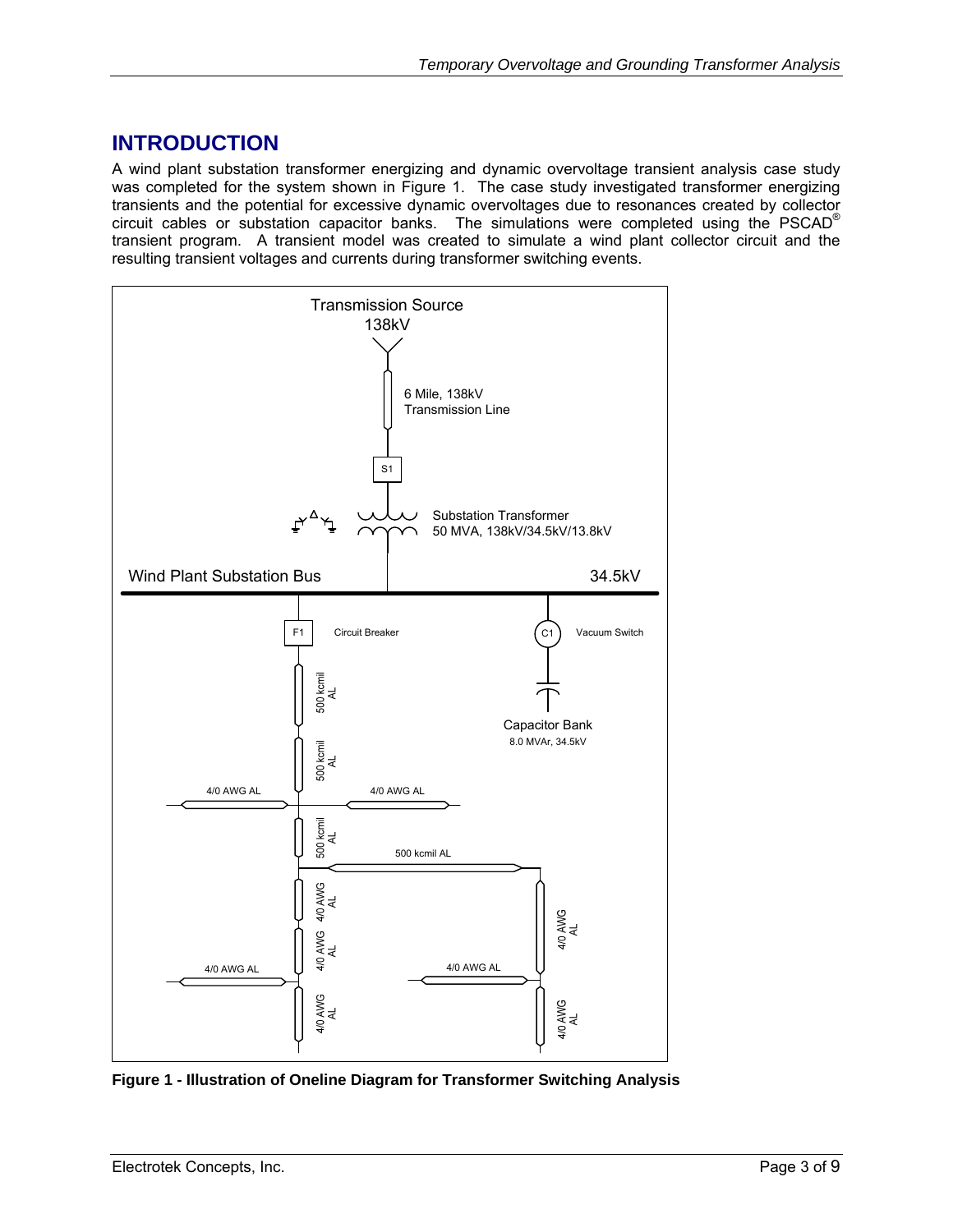#### **SIMULATION ANALYSIS**

The simulation model included a 138kV wind plant substation and a 6-mile transmission line supplying a 50 MVA, 138/34.5/13.8 kV substation transformer. The substation included a 138kV circuit breaker on the transformer high-side bus and an 8 MVAr, 34.5kV capacitor bank on the collector circuit bus. There was one 34.5kV collector circuit included in the model.

The model was designed so transformer energizing transients and the potential for excessive dynamic overvoltages due to resonances created by collector circuit cables or substation capacitor banks could be determined. The accuracy of the simulation model at 60 Hz was determined using simulated fault current magnitudes and other steady-state quantities, such as cable line charging (MVAr) and feeder load flow values (MW & MVAr). The representation of the system short-circuit equivalent at the 138kV source substation, under assumed normal system conditions, included:

| Three-phase ( $I_{3\phi}$ ) fault current:  17,500 A @ -85.0°                         | (4183 MVA) |
|---------------------------------------------------------------------------------------|------------|
| Single-line-to-ground ( $I_{\varphi G}$ ) fault current:  20,000 A @ -85.0 $^{\circ}$ | (4780 MVA) |

These values were converted to ohms for the PSCAD representation, which included a three-phase voltage source with positive and zero sequence impedances. The 6.0 mile, 138kV transmission line was modeled using the following data:

| Positive sequence impedance $(Z_1)$ :  0.11660 +j0.68140 $\Omega$ /mi |  |
|-----------------------------------------------------------------------|--|
| Zero sequence impedance $(Z_0)$ : 0.40245 + j2.72030 Ω/mi             |  |
|                                                                       |  |
| Zero sequence line charging $(X_{C0})$ :  0.296228 MQ-mi              |  |

The coupled  $\pi$ -section model was used to model the transmission line. That assured accurate representation of both the series impedances, as well as the line charging characteristics of the transmission line. The coupled  $\pi$ -section is primarily used to represent short overhead transmission lines or underground cables.

The substation transformer was modeled using the classical three-phase, three-winding transformer model. The nameplate impedance data for the substation transformer included:

| 8.50  |
|-------|
| 10.00 |
| 4.00  |
|       |
| % X   |
| 8.00  |
| 9.00  |
| 3.50  |
|       |

The 34.5kV collector circuit cable sections were included in the transient model using the following impedance data:

| Positive sequence impedance $(Z_1)$ :  0.0499 +j0.0553 $\Omega$ /1000' |  |
|------------------------------------------------------------------------|--|
| Zero sequence impedance $(Z_0)$ : 0.1508 +j0.0599 $\Omega$ /1000'      |  |
|                                                                        |  |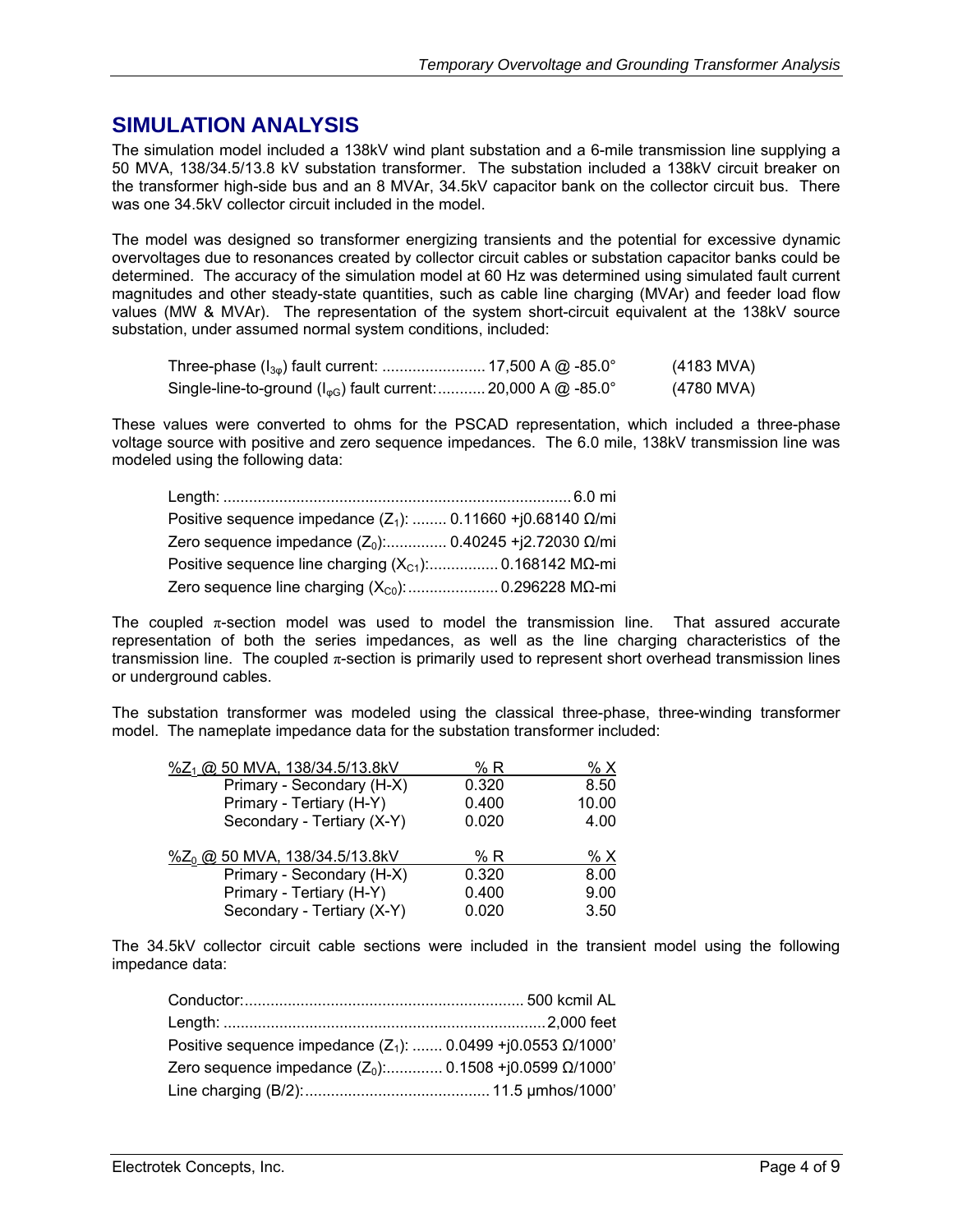| Positive sequence impedance $(Z_1)$ :  0.1087 +j0.0653 $\Omega$ /1000' |  |
|------------------------------------------------------------------------|--|
| Zero sequence impedance $(Z_0)$ : 0.2567 + j0.0688 Ω/1000'             |  |
|                                                                        |  |

It was assumed that positive and zero sequence line charging values were the same. The coupled  $\pi$ -section model was used to model each cable section. That assured accurate representation of both the series impedances, as well as the line charging of the collector system cables.

The peak magnitude and duration of the transformer inrush current is dependent on a number of factors, including, the point on the voltage waveform when the switch contact is closed, the impedance of the circuit supplying the transformer, the value of the residual flux in the core, and the nonlinear magnetic saturation characteristic of the transformer core. Typical transient inrush current magnitudes for energizing unloaded transformers are 5-10 times the rated transformer current. However, these values may be somewhat lower when energizing a transformer from a relatively weak source.

The substation transformer was modeled using the three-phase, three-winding classical transformer model. The nonlinear portion (saturation) of the transformer characteristic was included by specifying three parameters of the core saturation characteristic. The air core reactance of the transformer was 0.2 per-unit, the knee voltage was 1.2 per-unit, and the magnetizing current was 0.1%. The calculated full load current (high-side) for the transformer is 210 amps.

The three circuit breaker closing times were selected to be three successive phase voltage zero values so the worst-case inrush currents, without residual flux, would be simulated. The equivalent source voltage for the transformer inrush case was adjusted so that the pre-switching voltage magnitude at the transformer high-side would be 1.05 per-unit (105%).

Case 1 involved energizing the substation transformer with no collector circuits or capacitor banks inservice (unloaded). This was the initial basecase to determine the transformer energizing transient inrush current magnitude. Figure 2 shows the simulated three-phase transformer primary inrush current for Case 1, while Figure 3highlights the Phase A current. The peak transient current magnitude was 818.9 amps.

Figure 4 shows the three-phase 34.5kV transformer secondary voltages for Case 1. The peak voltage is 1.05 per-unit. There were no dynamic overvoltages during the energizing event without any capacitance connected to the transformer secondary winding.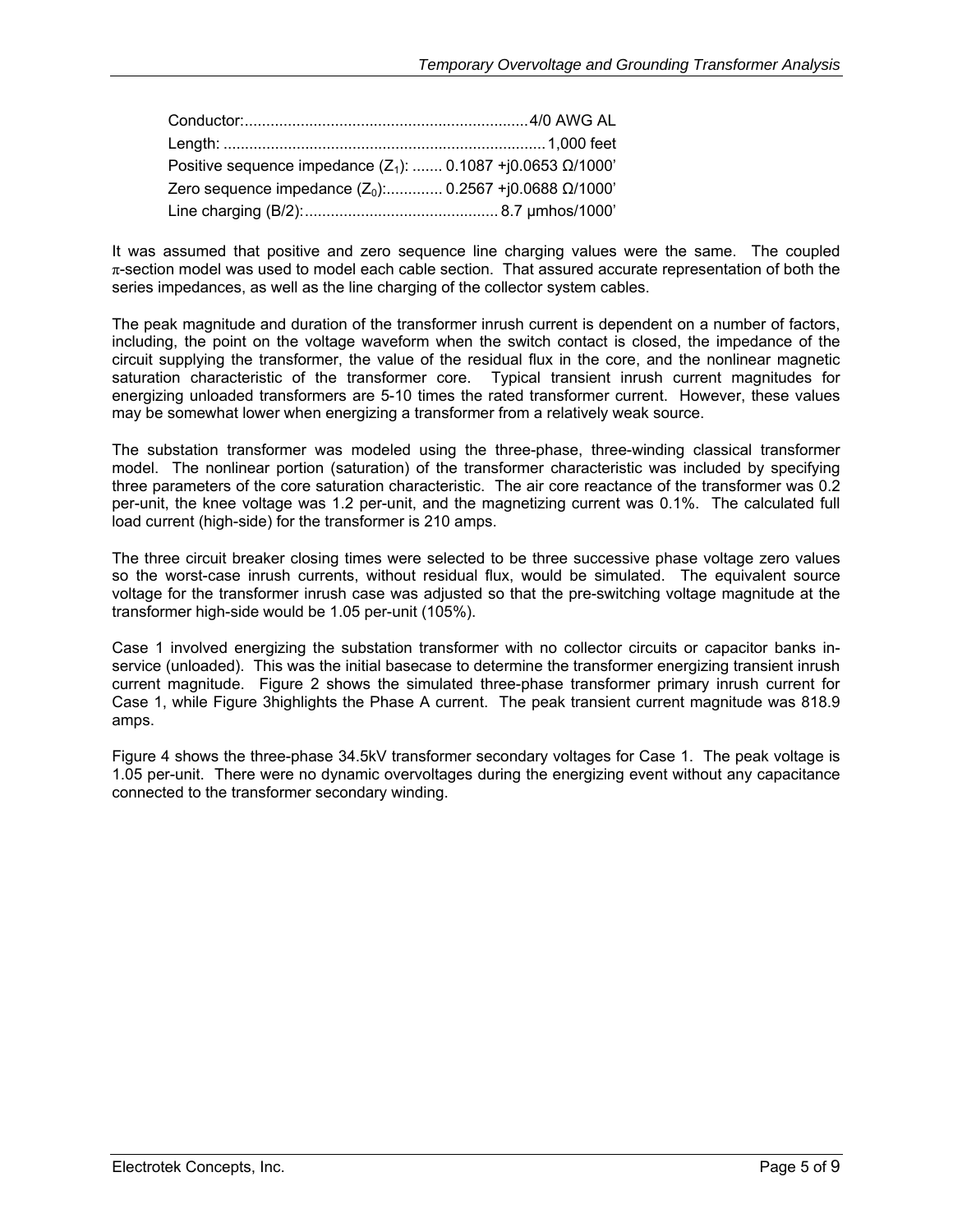

**Figure 2 - Simulated Three-Phase Transformer Energizing Current for Case 1** 



**Figure 3 - Simulated Transformer Energizing Current (Phase A) for Case 1**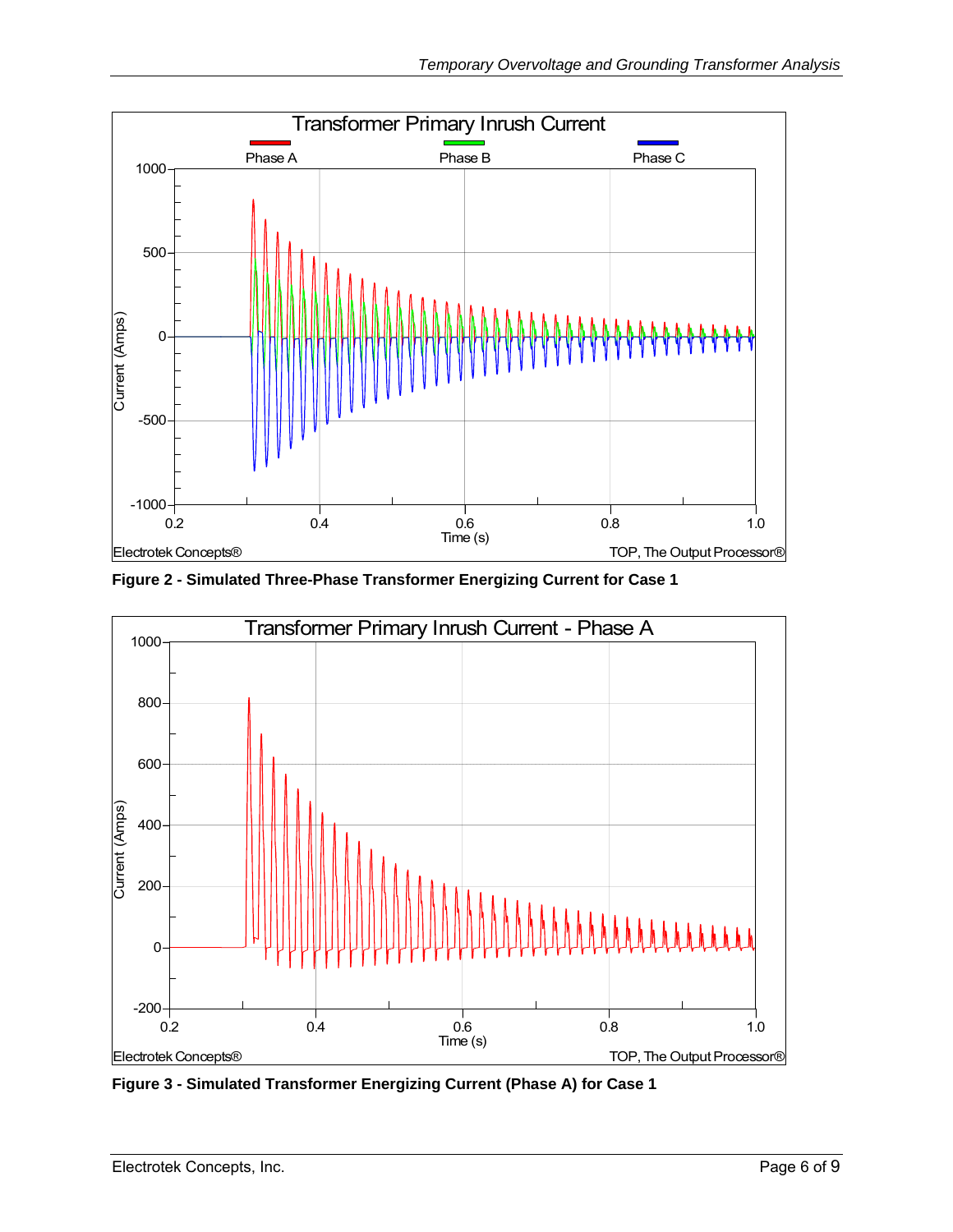

**Figure 4 - Simulated Substation Transformer Secondary Voltage for Case 1** 

Case 2 involved energizing the substation transformer with the 34.5kV collector circuit in-service. The peak transient current magnitude was 822.8 amps. Figure 5 shows the resulting three-phase 34.5kV transformer secondary voltages for Case 2.

The peak transient voltage on the transformer secondary bus increased to 1.33 per-unit with the collector circuit in-service for Case 2. This value is below the assumed protective levels of most typical surge arresters (e.g., MSSPL  $\sim$  1.90 per-unit), so it is anticipated that the arresters would not operate for this condition.

Case 3 involved energizing the substation transformer with both the 34.5kV collector circuit and an 8 MVAr, 34.5kV capacitor bank in-service. The peak transient current magnitude was 968.6 amps. Figure 6 shows the resulting three-phase 34.5kV transformer secondary voltages for Case 3.

The maximum transient voltage on the transformer secondary bus increased to 1.45 per-unit with the substation capacitor bank and collector circuit in-service for Case 3. This value is below the assumed protective levels of most typical surge arresters (e.g., MSSPL ~ 1.90 per-unit), so it is anticipated that the arresters would not operate for this condition.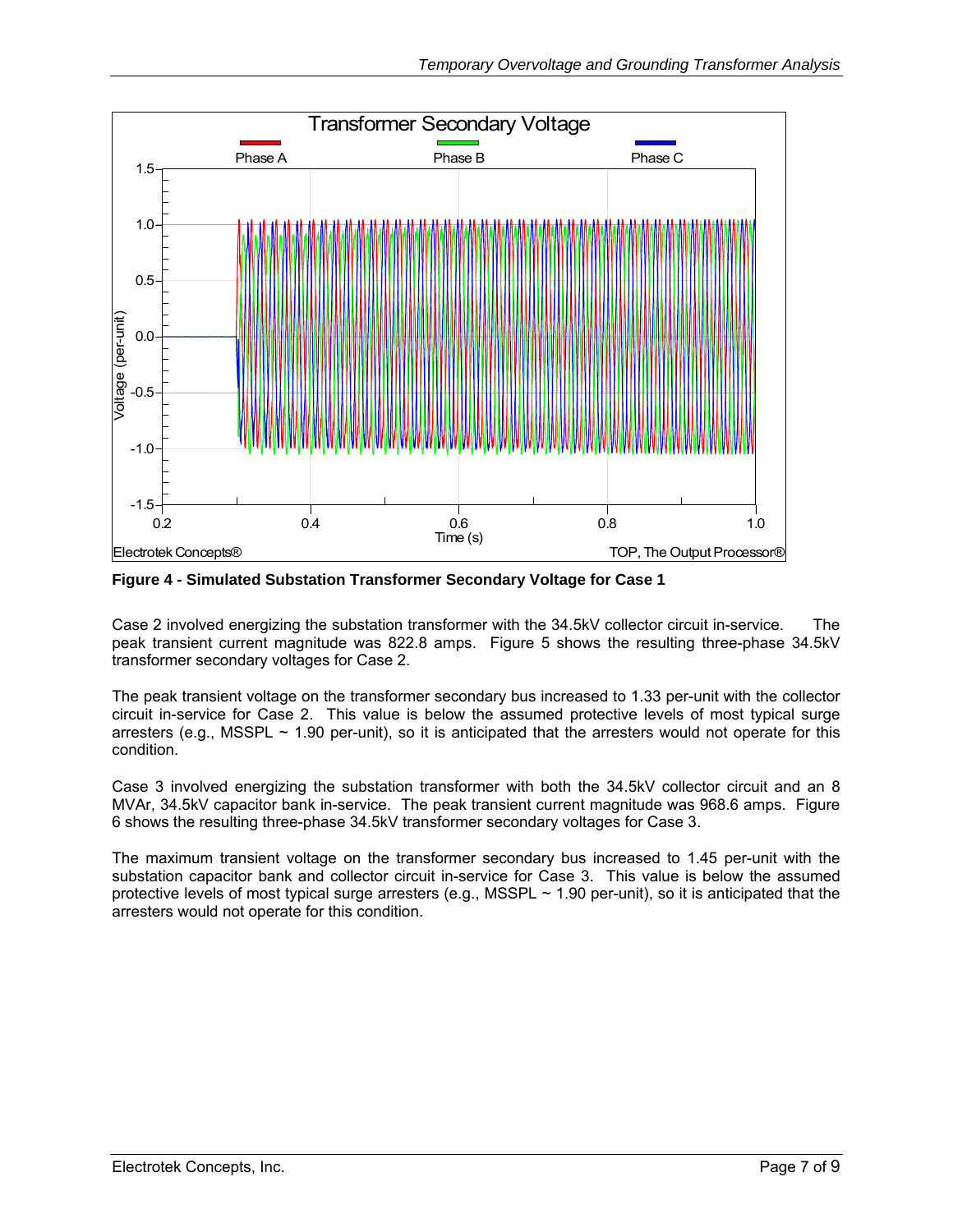

**Figure 5 - Simulated Substation Transformer Secondary Voltage for Case 2** 



**Figure 6 - Simulated Substation Transformer Secondary Voltage for Case 3**